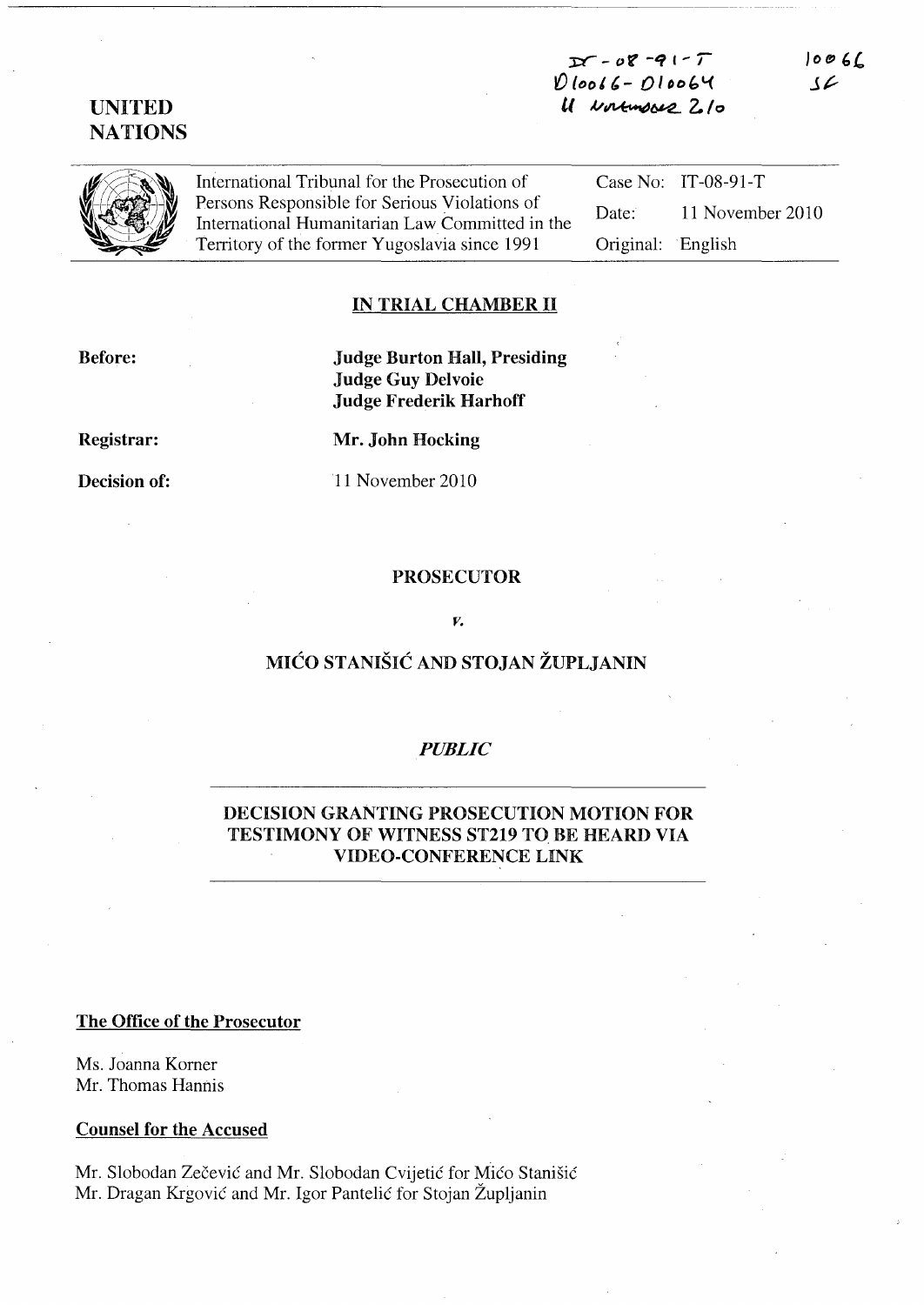TRIAL CHAMBER II ("Trial Chamber") of the International Tribunal for the Prosecution of Persons Responsible for Serious Violations of International Humanitarian Law Committed in the Territory of the former Yugoslavia since 1991 ("Tribunal");

BEING SEISED of the "Prosecution's motion for testimony of witness ST219 to be heard via video-conference link, with annex A", filed confidentially on 9 November 2010 ("Motion"), whereby the Prosecution requests that ST219 testify via video-conference link from the Sarajevo Field Office<sup>1</sup> pursuant to Rule 81 *bis* of the Rules of Procedure and Evidence ("Rules");

NOTING that the Motion includes medical certificates provided by ST219's physicians;<sup>2</sup>

NOTING that at the hearing on 9 November 2010 the Defence of Mico Stanisic and the Defence of Stojan Zupljanin stated that they do not object to this witness being heard via video-conference link;

CONSIDERING that hearing testimony by video-conference link does not violate the rights of the accused to cross-examine the witness and to confront the witness directly and that, according to the jurisprudence of the Tribunal, testimony of witnesses by video-conference link has as much probative value as testimony presented in the courtroom;<sup>3</sup>

CONSIDERING that the Prosecution has, on the basis of the Motion and the attached medical certificates; demonstrated that it is in the interests of justice to hear the testimony of the witness via video-conference link between 22 and 23 November 2010;

PURSUANT TO Rules 54 and 81 *his;* 

GRANTS the Motion; and

ORDERS as follows:

- a. The witness shall testify via video-conference link from the Sarajevo Field Office between 22 and 23 November 2010, or on a date to be decided should the witness order be amended;
- b. The Registrar shall take all reasonable steps to ensure that the video-conference link is established for 22 and 23 November 2010 and shall advise the Trial Chamber should that not be possible;

Motion, para. 1 and 11.

*Id.*, Confidential Annex A.

*Prosecutor v. Hadžihasanović & Kubura, Case No. IT-01-47-T, Decision on Prosecution motion for receiving* testimony by video-conference link, 11 Mar 2004; *Prosecutor v. Milutinovic et al.,* Case No. IT-99-37-T, Decision on Prosecution motion for testimony of K58 to be heard via video-conference link, 1 Nov 2006, p. 2.